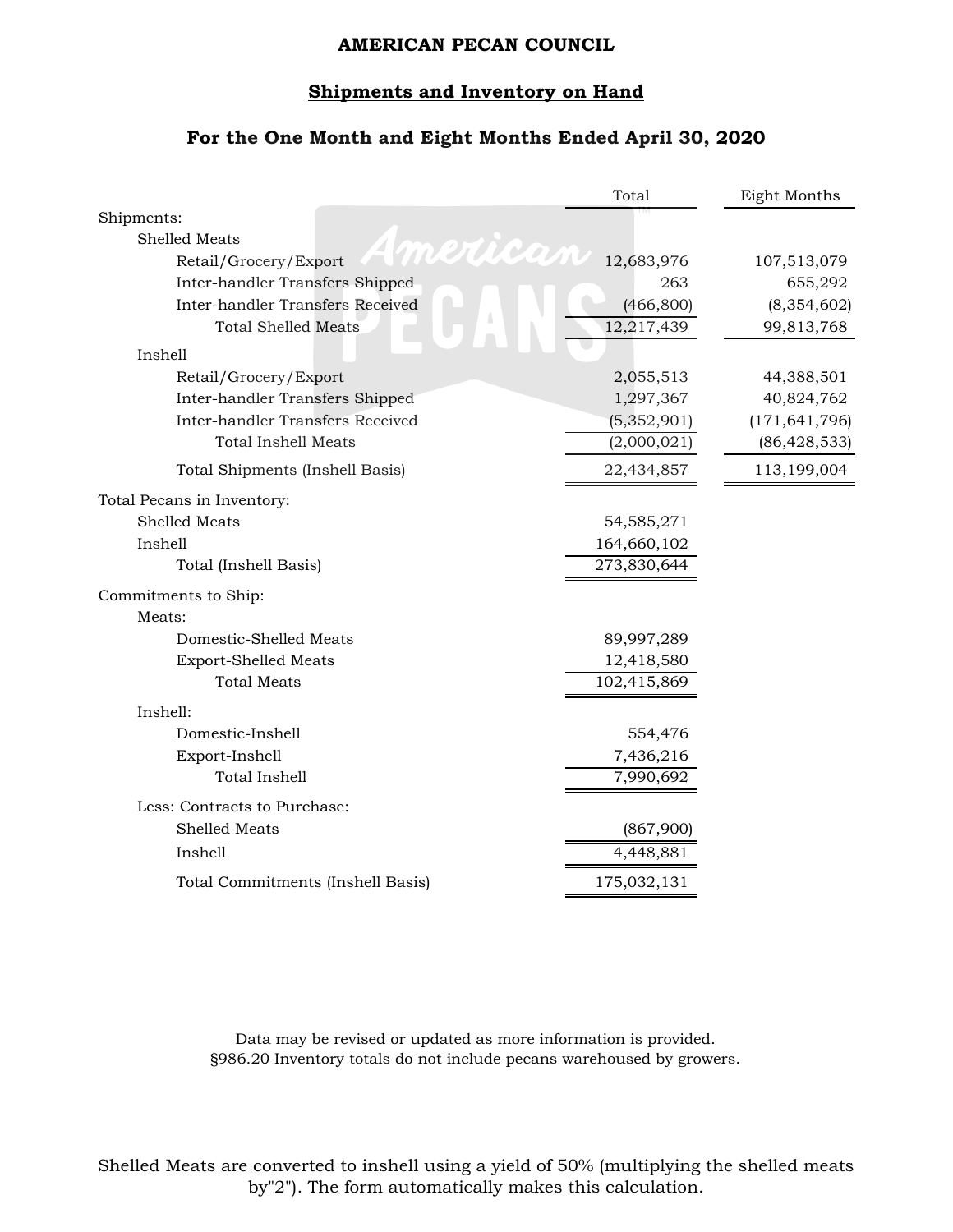### **Mexico Exports and Foreign Purchases**

# **For the One Month and Eight Months Ended April 30, 2020**

#### **INSHELL PECANS EXPORTED TO MEXICO FOR SHELLING AND RETURNED TO U.S. AS SHELLED MEATS**

| American                                                     | One Month | Eight Months |
|--------------------------------------------------------------|-----------|--------------|
| Inshell Exported for Shelling:                               |           |              |
| Mexico                                                       | 2,464,443 | 10,524,756   |
| Total Inshell Exported for Shelling                          | 2,464,443 | 10,524,756   |
|                                                              |           |              |
| Shelled Meats - Produced in U.S. Inshell Returned to U.S.:   |           |              |
| Mexico                                                       | 513,240   | 4,222,104    |
| Total Shelled Meats - Produced in U.S. Inshell Returned to I | 513,240   | 4,222,104    |
| PECANS PURCHASED OUTSIDE THE U.S. BY U.S. HANDLERS           |           |              |
|                                                              | One Month | Eight Months |
| Shelled Meats:                                               |           |              |
| Country of Origin:                                           |           |              |
| Australia                                                    |           |              |
| Mexico                                                       | 588,360   | 9,118,608    |
| <b>Total Shelled Meats</b>                                   | 588,360   | 9,118,608    |
|                                                              |           |              |
| Inshell:                                                     |           |              |
| Country of Origin:                                           |           |              |
| Argentina                                                    |           | 47,641       |
| Mexico                                                       | 834,331   | 69,948,553   |
| Total Inshell                                                | 834,331   | 69,996,194   |
|                                                              |           |              |
| Total (Inshell Basis)                                        |           |              |
| Argentina                                                    | $-0-$     | 47,641       |
| Australia                                                    | $-0-$     | $-0-$        |
| Mexico                                                       | 2,011,051 | 74,598,563   |
| Total (Inshell Basis)                                        | 2,011,051 | 74,646,204   |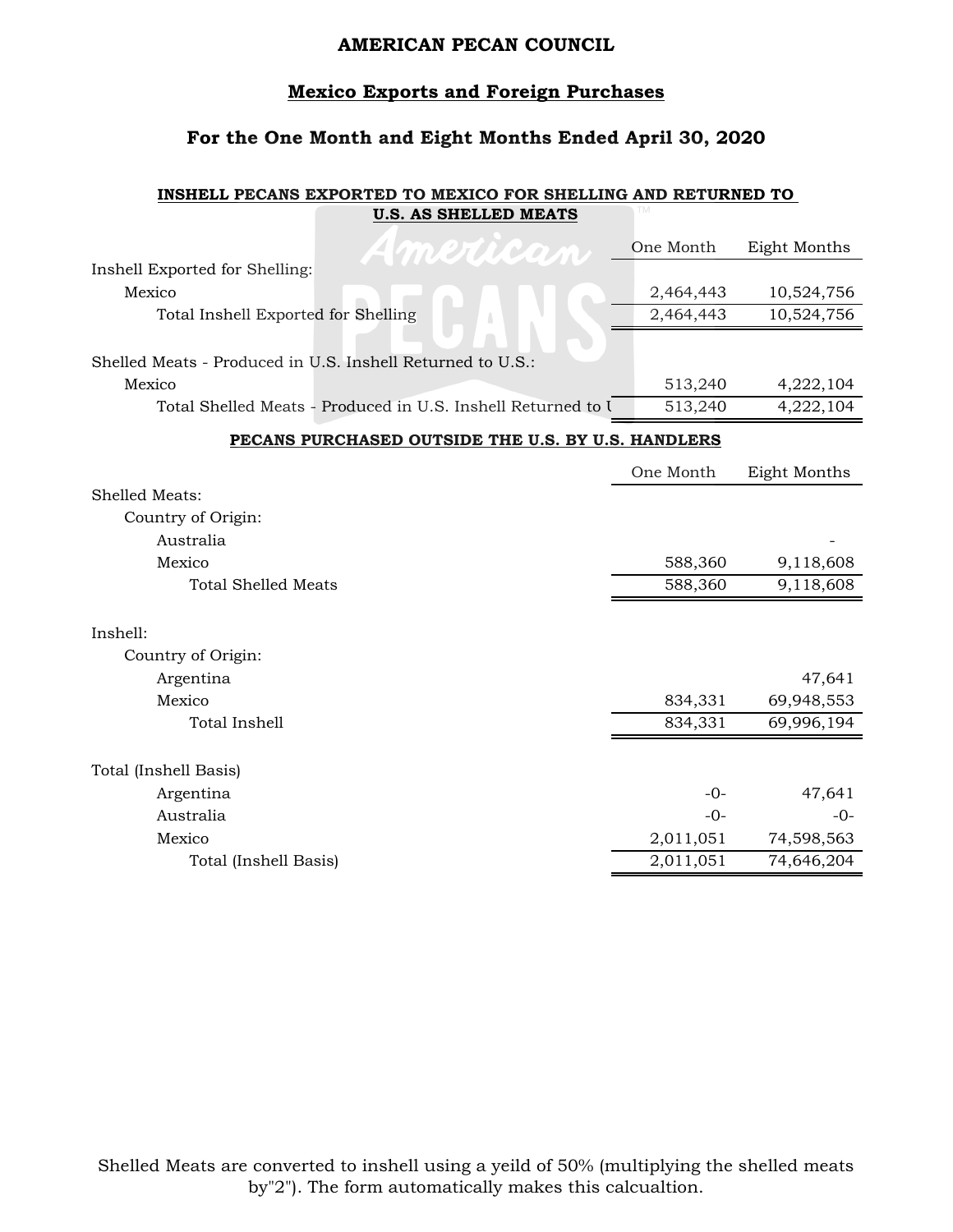**Destination Report**

# **For the One Month and Eight Months Ended April 30, 2020**

|              |                              |                                                         |           |              | 2019 - 2020 - Current |                     |           |                       |  |
|--------------|------------------------------|---------------------------------------------------------|-----------|--------------|-----------------------|---------------------|-----------|-----------------------|--|
| World Region |                              | For the One Month and Eight Months Ended April 30, 2020 |           |              |                       |                     |           |                       |  |
| Destination  |                              | Shelled                                                 | Inshell   |              | Sub-Standard          |                     |           | Total (Inshell Basis) |  |
|              | One Month                    | Eight Months                                            | One Month | Eight Months | One Month             | <b>Eight Months</b> | One Month | Eight Months          |  |
|              |                              |                                                         |           |              |                       |                     |           |                       |  |
| Africa       |                              |                                                         |           |              |                       |                     |           |                       |  |
| Algeria      | $-0-$                        | $-0-$                                                   | $-0-$     | $-0-$        | $-0-$                 | $-0-$               | $-0-$     | $-0-$                 |  |
| Egypt        | $-0-$                        | 44,220                                                  | $-0-$     | $-0-$        | $-0-$                 | $-0-$               | $-0-$     | 88,440                |  |
|              | Total Africa<br>$-0-$        | 44,220                                                  | $-0-$     | $-0-$        | $-0-$                 | $-0-$               | $-0-$     | 88,440                |  |
|              |                              |                                                         |           |              |                       |                     |           |                       |  |
| Asia         |                              |                                                         |           |              |                       |                     |           |                       |  |
| China        | 744,852                      | 1,116,519                                               |           | 10,223,932   | $-0-$                 | $-0-$               | 1,489,704 | 12,456,970            |  |
| Hong Kong    |                              | 57,599                                                  |           | 3,616,500    | $-0-$                 | $-0-$               | $-0-$     | 3,731,698             |  |
| India        |                              | 21,720                                                  |           | $-0-$        | $-0-$                 | $-0-$               | $-0-$     | 43,440                |  |
| Japan        | 40,950                       | 321,450                                                 |           | $-0-$        | $-0-$                 | $-0-$               | 81,900    | 642,900               |  |
| Kuwait       | 42,000                       | 146,700                                                 |           | $-0-$        | $-0-$                 | $-0-$               | 84,000    | 293,400               |  |
| Malaysia     |                              | 33,000                                                  |           | $-0-$        | $-0-$                 | $-0-$               | $-0-$     | 66,000                |  |
| Philippines  | 3,360                        | 6,720                                                   |           | $-0-$        | $-0-$                 | $-0-$               | 6,720     | 13,440                |  |
| Qatar        |                              | 16,590                                                  |           | $-0-$        | $-0-$                 | $-0-$               | $-0-$     | 33,180                |  |
| Singapore    |                              | 23,220                                                  |           | $-0-$        | $-0-$                 | $-0-$               | $-0-$     | 46,440                |  |
| South Korea  | 63,600                       | 1,091,100                                               |           | $-0-$        | $-0-$                 | $-0-$               | 127,200   | 2,182,200             |  |
| Thailand     | 17,610                       | 80,760                                                  |           | 110,200      | $-0-$                 | $-0-$               | 35,220    | 271,720               |  |
| Taiwan       | 36,000                       | 166,410                                                 |           | 1,369,556    | $-0-$                 | $-0-$               | 72,000    | 1,702,376             |  |
| Vietnam      |                              | 202,500                                                 | $-0-$     | $-0-$        | $-0-$                 | $-0-$               | $-0-$     | 405,000               |  |
|              | <b>Total Asia</b><br>948,372 | 3,284,288                                               | $-0-$     | 15,320,188   | $-0-$                 | $-0-$               | 1,896,744 | 21,888,764            |  |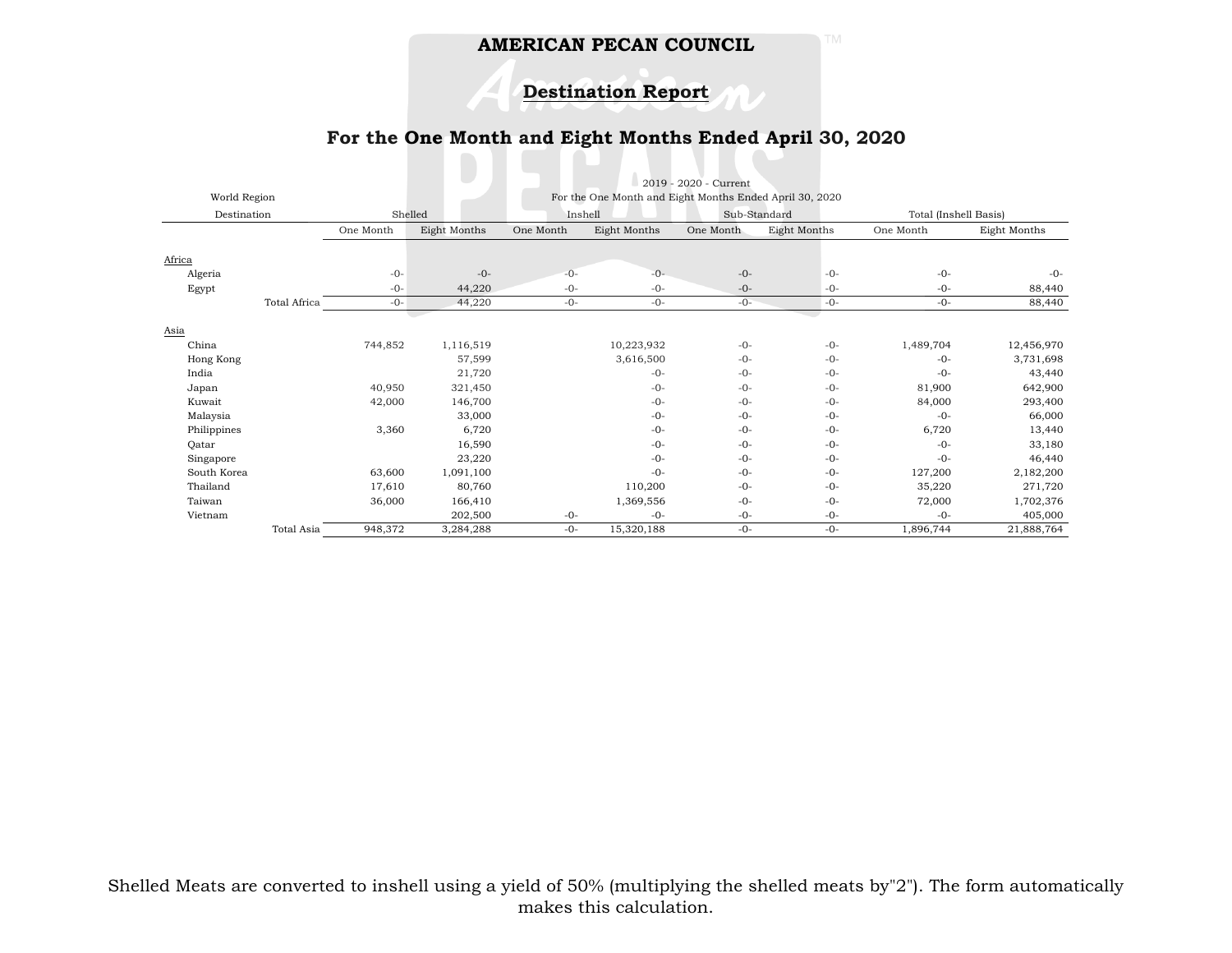**Destination Report**

# **For the One Month and Eight Months Ended April 30, 2020**

|                     |           |            |         | 2019 - 2020 - Current |                                                         |       |                       |            |
|---------------------|-----------|------------|---------|-----------------------|---------------------------------------------------------|-------|-----------------------|------------|
| World Region        |           |            |         |                       | For the One Month and Eight Months Ended April 30, 2020 |       |                       |            |
| Destination         | Shelled   |            | Inshell |                       | Sub-Standard                                            |       | Total (Inshell Basis) |            |
| Australia/Oceania   |           |            |         |                       |                                                         |       |                       |            |
| Australia           |           | 44,400     | $-0-$   | $-0-$                 | $-0-$                                                   | $-0-$ | $-0-$                 | 88,800     |
| Total Australia     | $-0-$     | 44,400     | $-0-$   | $-0-$                 | $-0-$                                                   | $-0-$ | $-0-$                 | 88,800     |
| Europe              |           |            |         |                       |                                                         |       |                       |            |
| Austria             |           | 48,000     | $-0-$   | $-0-$                 | $-0-$                                                   | $-0-$ | $-0-$                 | 96,000     |
| Belgium             | 40,500    | 222,000    | $-0-$   | $-0-$                 | $-0-$                                                   | $-0-$ | 81,000                | 444,000    |
| Czech Republic      |           | 41,400     | $-0-$   | $-0-$                 | $-0-$                                                   | $-0-$ | $-0-$                 | 82,800     |
| Denmark             | 8,400     | 485,490    | $-0-$   | $-0-$                 | $-0-$                                                   | $-0-$ | 16,800                | 970,980    |
| France              | 110,670   | 1,347,930  | $-0-$   | $-0-$                 | $-0-$                                                   | $-0-$ | 221,340               | 2,695,860  |
| Germany             | 1,521,240 | 4,125,720  | $-0-$   | $-0-$                 | $-0-$                                                   | $-0-$ | 3,042,480             | 8,251,440  |
| Greece              | 42,000    | 109,500    | $-0-$   | $-0-$                 | $-0-$                                                   | $-0-$ | 84,000                | 219,000    |
| Ireland             | (330)     | 49,560     |         | $-0-$                 |                                                         | $-0-$ |                       |            |
| Italy               |           | 197,220    | $-0-$   | $-0-$                 | $-0-$                                                   | $-0-$ | $-0-$                 | 394,440    |
| Latvia              |           | 12,930     | $-0-$   | $-0-$                 |                                                         | $-0-$ |                       |            |
| Lithuania           | 82,500    | 339,570    | $-0-$   | $-0-$                 | $-0-$                                                   | $-0-$ | 165,000               | 679,140    |
| Netherlands         | 454,500   | 2,890,650  | $-0-$   | $-0-$                 | $-0-$                                                   | $-0-$ | 909,000               | 5,781,300  |
| Norway              |           | 58,800     | $-0-$   | $-0-$                 | $-0-$                                                   | $-0-$ | $-0-$                 | 117,600    |
| Poland              | 2,200     | 2,200      | $-0-$   | $-0-$                 | $-0-$                                                   | $-0-$ | 4,400                 | 4,400      |
| Portugal            |           | $-0-$      | $-0-$   | $-0-$                 | $-0-$                                                   | $-0-$ | $-0-$                 | $-0-$      |
| Russia              |           | $-0-$      | $-0-$   | $-0-$                 | $-0-$                                                   | $-0-$ | $-0-$                 | $-0-$      |
| Slovenia            | 5,400     | 12,600     | $-0-$   | $-0-$                 | $-0-$                                                   | $-0-$ | 10,800                | 25,200     |
| Spain               | 271,350   | 776,430    | $-0-$   | $-0-$                 | $-0-$                                                   | $-0-$ | 542,700               | 1,552,860  |
| Sweden              | 27,900    | 195,780    | $-0-$   | $-0-$                 | $-0-$                                                   | $-0-$ | 55,800                | 391,560    |
| Switzerland         | 40,500    | 394,020    | $-0-$   | $-0-$                 | $-0-$                                                   | $-0-$ | 81,000                | 788,040    |
| United Kingdom      | 273,030   | 1,993,686  | $-0-$   | $-0-$                 | $-0-$                                                   | $-0-$ | 546,060               | 3,987,372  |
| <b>Total Europe</b> | 2,879,860 | 13,303,486 | $-0-$   | $-0-$                 | $-0-$                                                   | $-0-$ | 5,760,380             | 26,481,992 |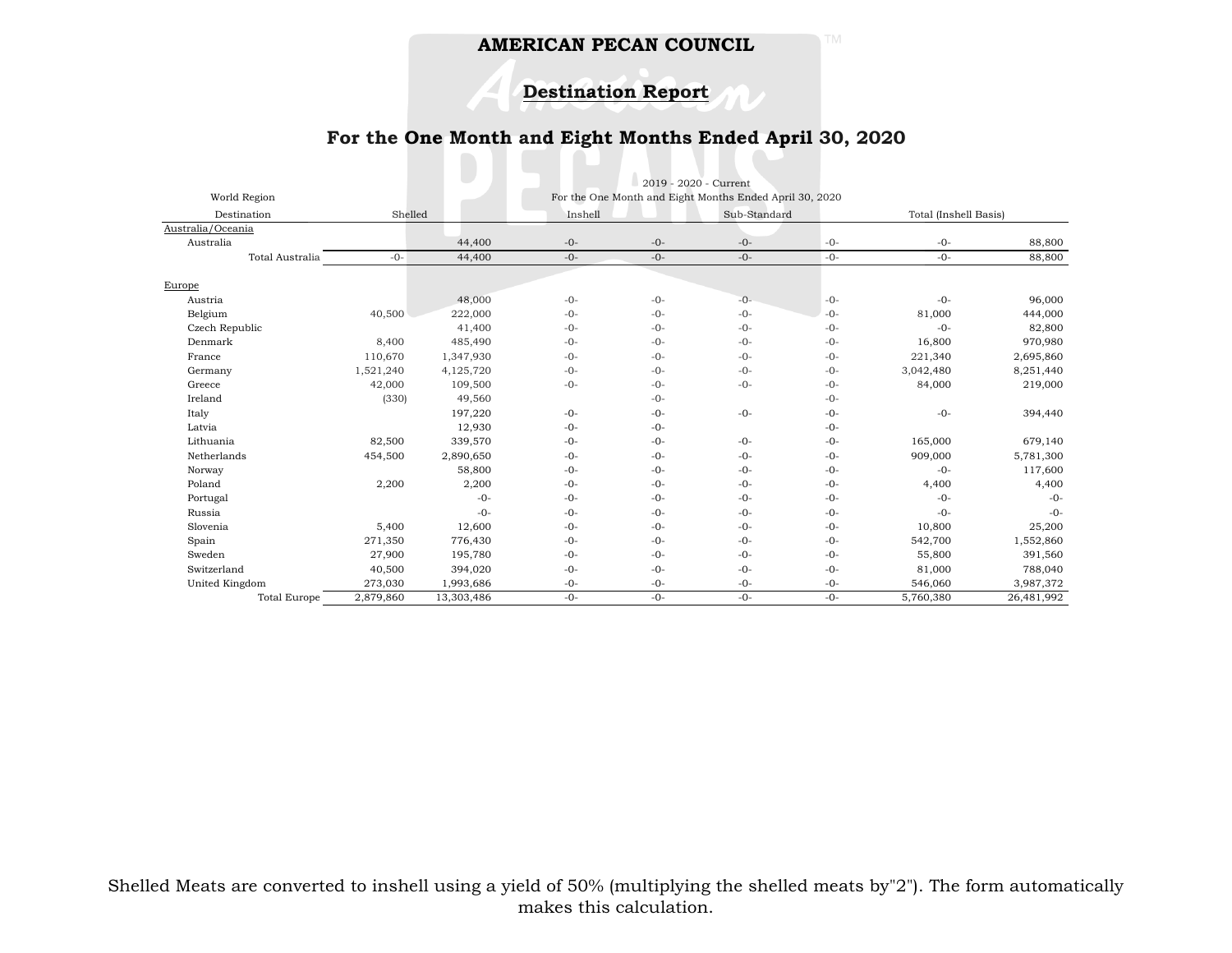# **Destination Report**

# **For the One Month and Eight Months Ended April 30, 2020**

|                             | 2019 - 2020 - Current |            |         |                                                         |       |              |           |                       |  |
|-----------------------------|-----------------------|------------|---------|---------------------------------------------------------|-------|--------------|-----------|-----------------------|--|
| World Region                |                       |            |         | For the One Month and Eight Months Ended April 30, 2020 |       |              |           |                       |  |
| Destination                 |                       | Shelled    |         | Inshell                                                 |       | Sub-Standard |           | Total (Inshell Basis) |  |
|                             |                       |            |         |                                                         |       |              |           |                       |  |
| Middle East                 |                       |            |         |                                                         |       |              |           |                       |  |
| Israel                      | 213,900               | 904,720    | $-0-$   | $-0-$                                                   | $-0-$ | $-0-$        | 427,800   | 1,809,440             |  |
| Jordan                      |                       | 61,230     | $-() -$ | $-()$ -                                                 | $-0-$ | $-0-$        | $-0-$     | 122,460               |  |
| Lebanon                     |                       | 234,000    | $-0-$   | $-0-$                                                   | $-0-$ | $-0-$        | $-0-$     | 468,000               |  |
| Saudi Arabia                | 192,000               | 651,400    | $-0-$   | $-0-$                                                   | $-0-$ | $-0-$        | 384,000   | 1,302,800             |  |
| Turkey                      |                       | 24,000     | $-0-$   | $-0-$                                                   | $-0-$ | $-0-$        | $-0-$     | 48,000                |  |
| <b>United Arab Emirates</b> | 24,000                | 336,300    | $-0-$   | $-0-$                                                   | $-0-$ | $-0-$        | 48,000    | 672,600               |  |
| <b>Total Middle East</b>    | 429,900               | 2,211,650  | $-0-$   | $-0-$                                                   | $-0-$ | $-0-$        | 859,800   | 4,423,300             |  |
| North America               |                       |            |         |                                                         |       |              |           |                       |  |
| Canada                      | 509,505               | 5,246,651  | $-0-$   | 26,294                                                  | $-0-$ | $-0-$        | 1,019,010 | 10,519,596            |  |
| Costa Rica                  |                       | $-0-$      | $-0-$   | $-0-$                                                   | $-0-$ | $-0-$        | $-0-$     | $-0-$                 |  |
| Mexico                      | 38,300                | 464,341    | $-0-$   | 1,256,935                                               | $-0-$ | 257,680      | 76,600    | 2,443,297             |  |
| Puerto Rico                 |                       | 1,680      |         | $-0-$                                                   |       | $-0-$        |           | 3,360                 |  |
| <b>Total North America</b>  | 547,805               | 5,712,672  | $-0-$   | 1,283,229                                               | $-0-$ | 257,680      | 1,095,610 | 12,966,253            |  |
| South American              |                       |            |         |                                                         |       |              |           |                       |  |
| Columbia                    | $-0-$                 | $-0-$      | $-0-$   | $-0-$                                                   | $-0-$ | $-0-$        | $-0-$     | $-0-$                 |  |
| Peru                        | $-0-$                 | 12,300     | $-0-$   | $-0-$                                                   | $-0-$ | $-0-$        | $-0-$     | 24,600                |  |
| Trinidad                    | $-0-$                 | $-0-$      | $-0-$   | $-0-$                                                   | $-0-$ | $-0-$        | $-0-$     | $-0-$                 |  |
| <b>Total South America</b>  | $-0-$                 | 12,300     | $-0-$   | $-0-$                                                   | $-0-$ | $-0-$        | $-0-$     | 24,600                |  |
| <b>Total Exports</b>        | 4,805,937             | 24,613,016 | $-0-$   | 16,603,417                                              | $-0-$ | 257,680      | 9,612,534 | 65,962,149            |  |
| <b>Total Domestic</b>       | $-()$ -               | $-()$ -    | $-0-$   | $-()$ -                                                 | $-0-$ | $-()$ -      | $-0-$     | $-0-$                 |  |
| Grand Total Shipments       | 4,805,937             | 24,613,016 | $-0-$   | 16,603,417                                              | $-0-$ | 257,680      | 9,612,534 | 65,962,149            |  |